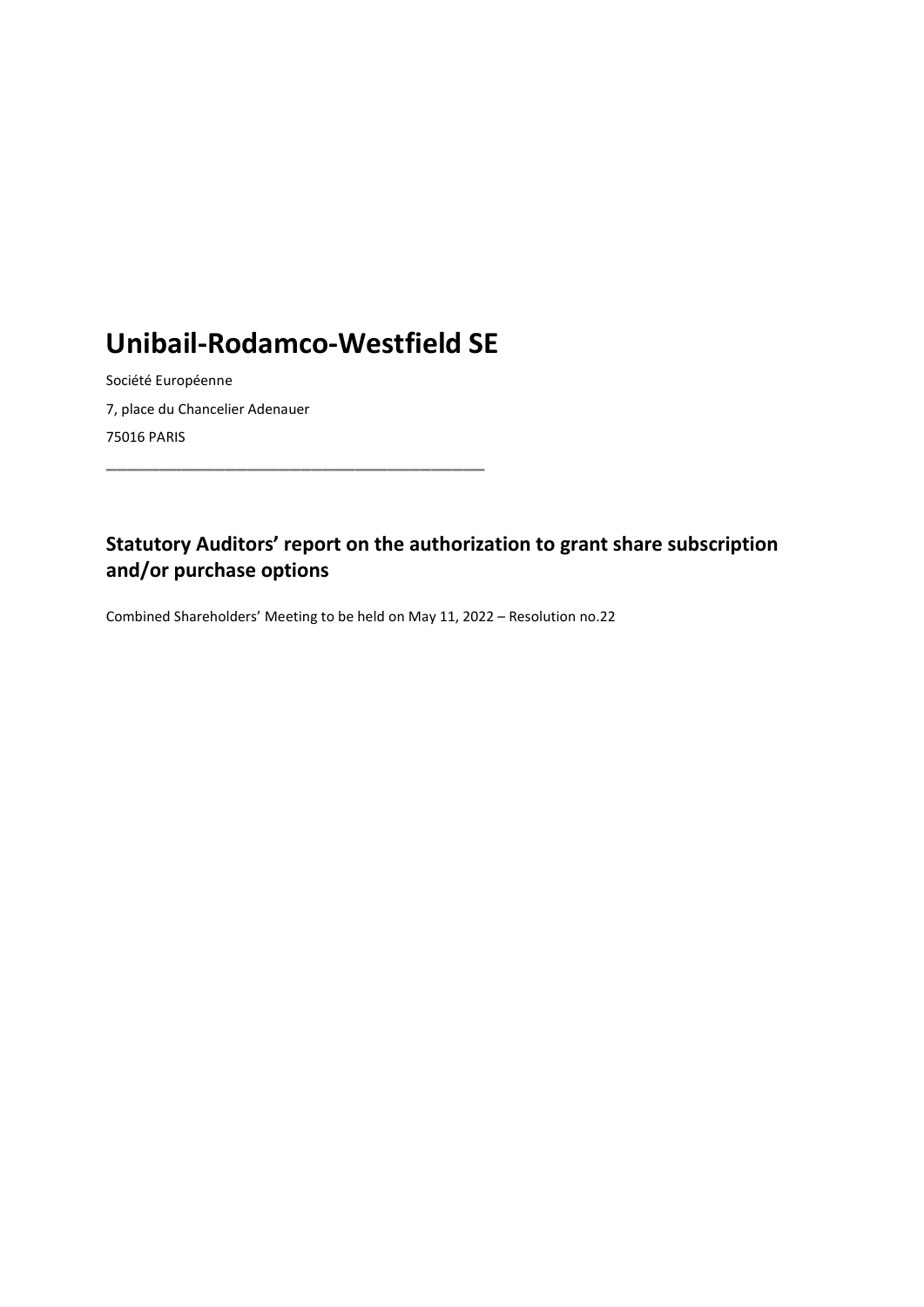Deloitte & Associés ERNST & YOUNG Audit 6, place de la Pyramide Tour First-TSA 14444 S.A.S. au capital de 2 188 160 € S.A.S. à capital variable

Commissaire aux comptes Commissaire aux comptes Membre de la Compagnie Régionale de Versailles et du Centre

92908 Paris-La Défense Cedex 92037 Paris-La Défense cedex 572 028 041 R.C.S. Nanterre 344 366 315 R.C.S. Nanterre

> Membre de la Compagnie Régionale de Versailles et du Centre

## Unibail-Rodamco-Westfield SE

\_\_\_\_\_\_\_\_\_\_\_\_\_\_\_\_\_\_\_\_\_\_\_\_\_\_\_\_\_\_\_\_\_\_\_

\_\_\_\_\_\_\_\_\_\_\_\_\_\_\_\_\_\_\_\_\_\_\_\_\_\_\_\_\_\_\_\_\_\_\_

Société Européenne

7, place du Chancelier Adenauer 75016 PARIS

## Statutory Auditors' report on the authorization to grant share subscription and/or purchase options

Combined Shareholders' Meeting to be held on May 11, 2022 – Resolution no.22

This is a translation into English of the statutory auditors' report on the authorization to grant share subscription and/or purchase options issued in French and it is provided solely for the convenience of English speaking users.

This report should be read in conjunction with, and construed in accordance with, French law and professional auditing standards applicable in France.

To the Shareholders,

In our capacity as Statutory Auditors of your company and pursuant to the provisions of Articles L.225-177 and R.225-144 of the French Commercial Code (Code de commerce), we present our report on the authorisation to grant options conferring a right to subscribe shares in the Company, to be issued, and/or options conferring a right to purchase existing shares and/or Stapled Shares("Performance Stock Options") to employees and executive officers of the Company and of French or foreign companies or groupings affiliated with the Company under the conditions referred to in Article L. 225-180 of the French Commercial Code, being a transaction on which you are asked to make a decision.